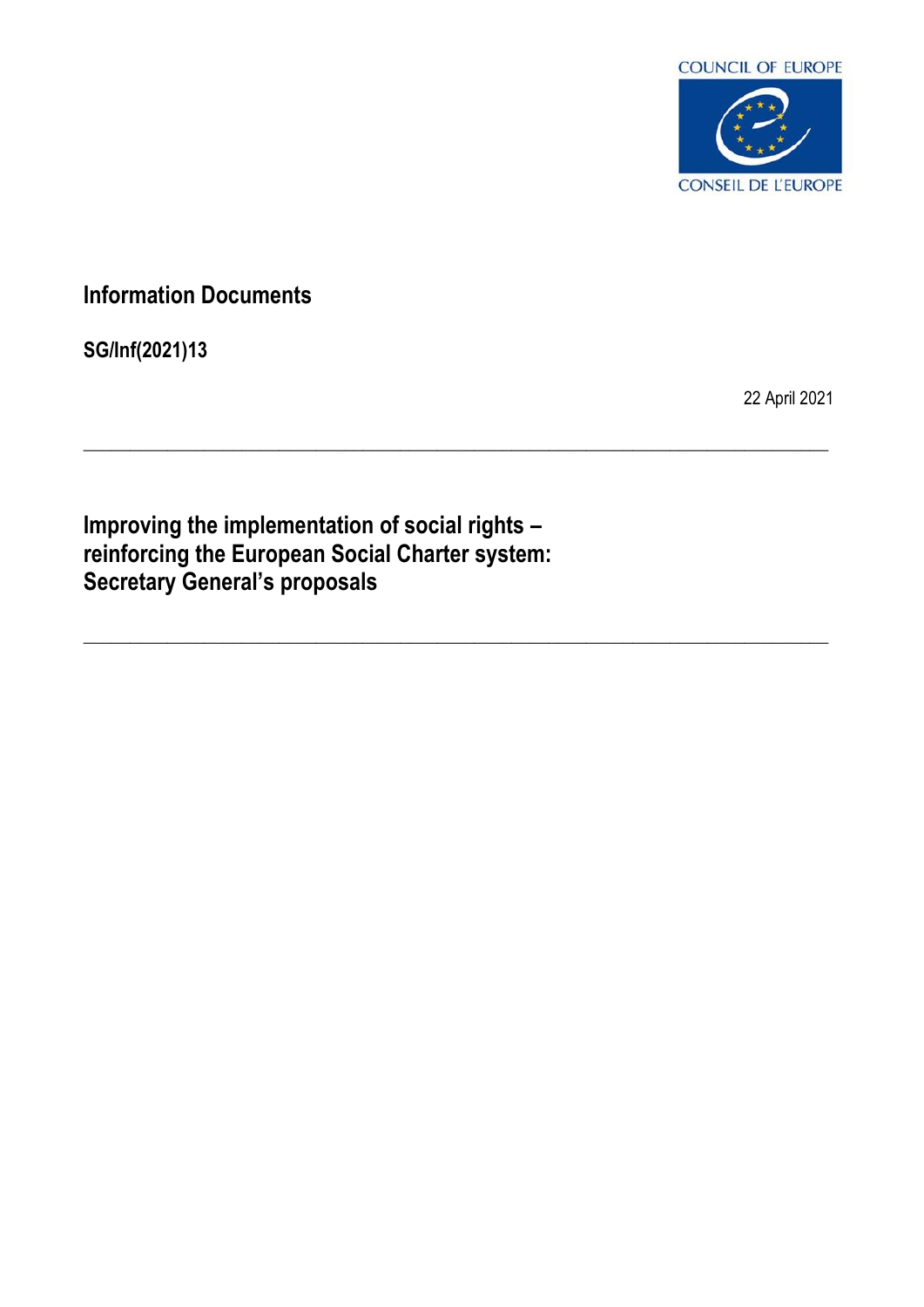## **Introduction**

Improving the implementation of social rights in Europe and reinforcing the European Social Charter system to this end has been a longstanding Council of Europe objective. Some of the measures adopted in the past have had a positive impact, while others, well intended, have not offered all of the benefits sought, especially as regards streamlining (or simplifying) procedures under the Charter.

The COVID-19 pandemic has added urgency to the need for change. It has brought to light strengths, but also sometimes serious weaknesses, of social rights protection systems in Europe. The pandemic has highlighted the need to reinforce social rights and their effective protection as part of the overall system of collective guarantees for human rights protection in Europe. The ongoing economic slowdown will bring additional pressure to bear on scarce resources, not only for the realisation of social rights but also to prevent their rollback.

Against this background, it is crucially important to take action to make the European Social Charter system more relevant as a tool to support member states in the design of social rights policies capable of addressing today's challenges, in line with my Strategic Framework for the Organisation.

The proposals set out in this document draw inspiration from a range of sources, in particular: the Committee of Ministers' decisions; proposals made collectively by member states' human rights experts in the 2019 report of the Steering Committee for Human Rights (CDDH); suggestions and reflections of the monitoring bodies of the European Social Charter, namely the European Committee of Social Rights (ECSR) and the Governmental Committee of the European Social Charter and European Code of Social Security (GC). More recently, a High-Level Group of Experts on Social Rights (Group of Experts), which I appointed, submitted a report to me with several proposals which have also been taken into account in the preparation of the present document.

My proposals have three main strands:

- the political support needed to improve the Council of Europe's contribution to the implementation of social rights in Europe;
- improvements to the procedures established under the European Social Charter and processes that might be engaged to enhance the efficiency and impact of the Charter; and
- forward-looking substantive and procedural developments that require more detailed consideration by Council of Europe member states and by the parties to the Charter.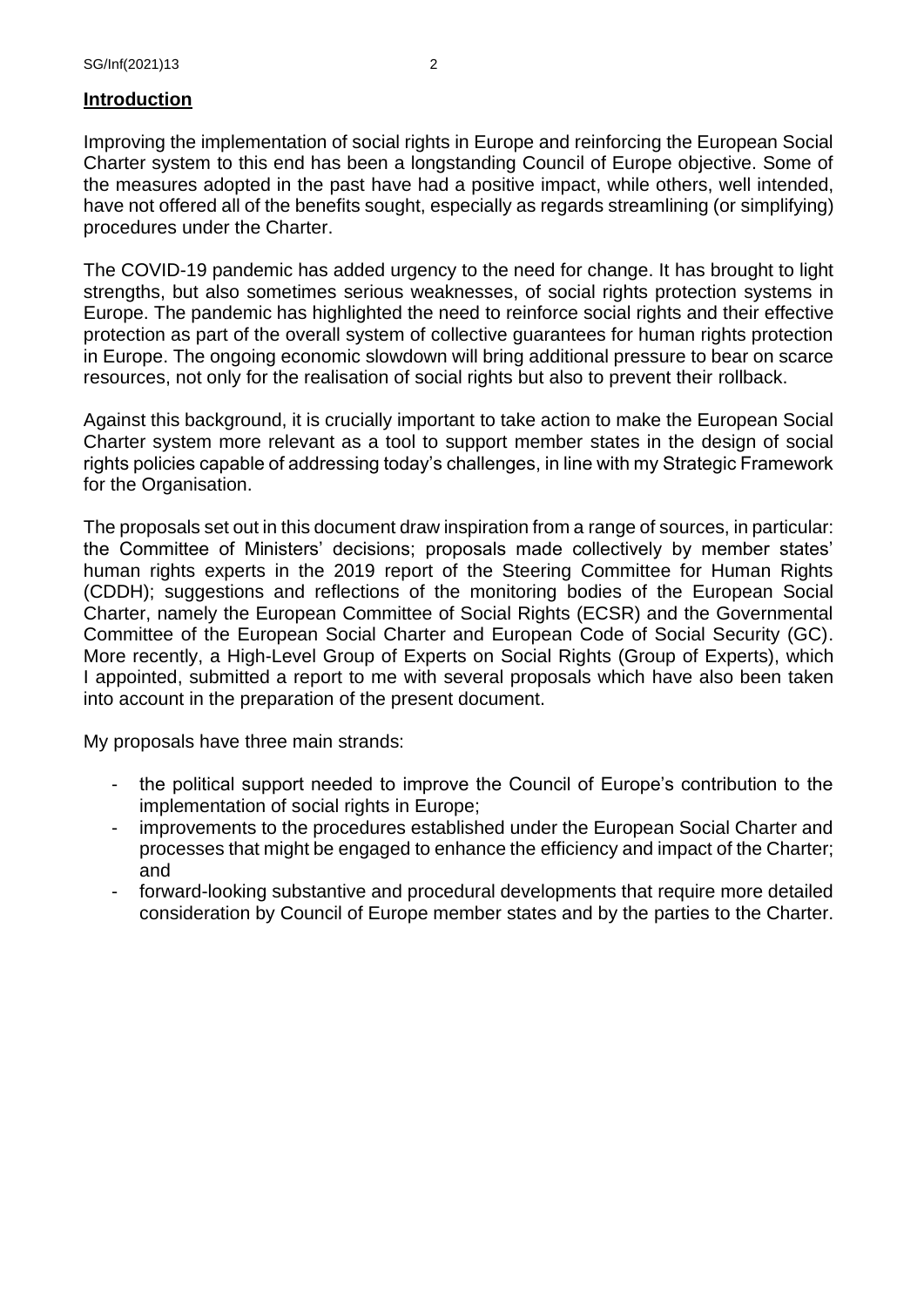## **1. Political commitment and support**

The European Social Charter is an instrument adopted by the member states of the Council of Europe to assist each other – and collectively – in achieving common objectives which are essential for the democratic stability of our continent, in particular preserving the fundamental values of human dignity, promoting economic and social progress and, more particularly, improving the wellbeing and the standard of living of all. Such common goals, which stem from the Statute of the Organisation, do not invalidate or seek to erase national specificities; on the contrary, these objectives are enriched by the wide variety of our communities, cultures or traditions.

Whereas many around the world argue that the pandemic and other recent crises show the need for a new social contract, in Europe we have the Charter, an instrument capable of providing a dynamic response to evolving realities.

It is therefore high time to confirm clearly and unambiguously, at the highest political level, that the European Social Charter provides a response to today's social challenges in Europe, and to show a renewed commitment to the common objectives underpinning the Charter. This high-level political support should be coupled with the engagement to develop a level playing field for social rights across Europe, a clear refusal to lower standards and a rejection of social dumping. It should be accompanied by an improved capacity of the organs of the Charter to respond effectively to the need for feedback and guidance which the collective guarantee of social rights creates. Finally, it should aim at promoting the ratification of the revised European Social Charter by all member states and their acceptance of additional provisions of this treaty and of the collective complaints procedure.

The 60th anniversary of the European Social Charter – as well as the 30th anniversary of the Turin Protocol and the 25th anniversary of the revised Charter – at the end of this year provide the opportunity for a Declaration by the Committee of Ministers to this effect.

## **2. Procedural improvements: simplification and dialogue**

The sources referred to in the introduction convey a unanimous message about the perception that the complexity of the European Social Charter system as currently articulated around reporting, groups of provisions, cycles and reference periods, conclusions and their staggered, multi-tier follow-up creates an excessive administrative burden for member states. At the same time, this complex system does not fulfil the core objective of assisting member states in addressing gaps and shortcomings in their domestic social rights policies. The collective complaints procedure has the potential to simplify this intricate scenario, but this potential has thus far been hampered by its slow take-up by states parties to the Charter and by the staggered follow-up obligations for the states that accept collective complaints.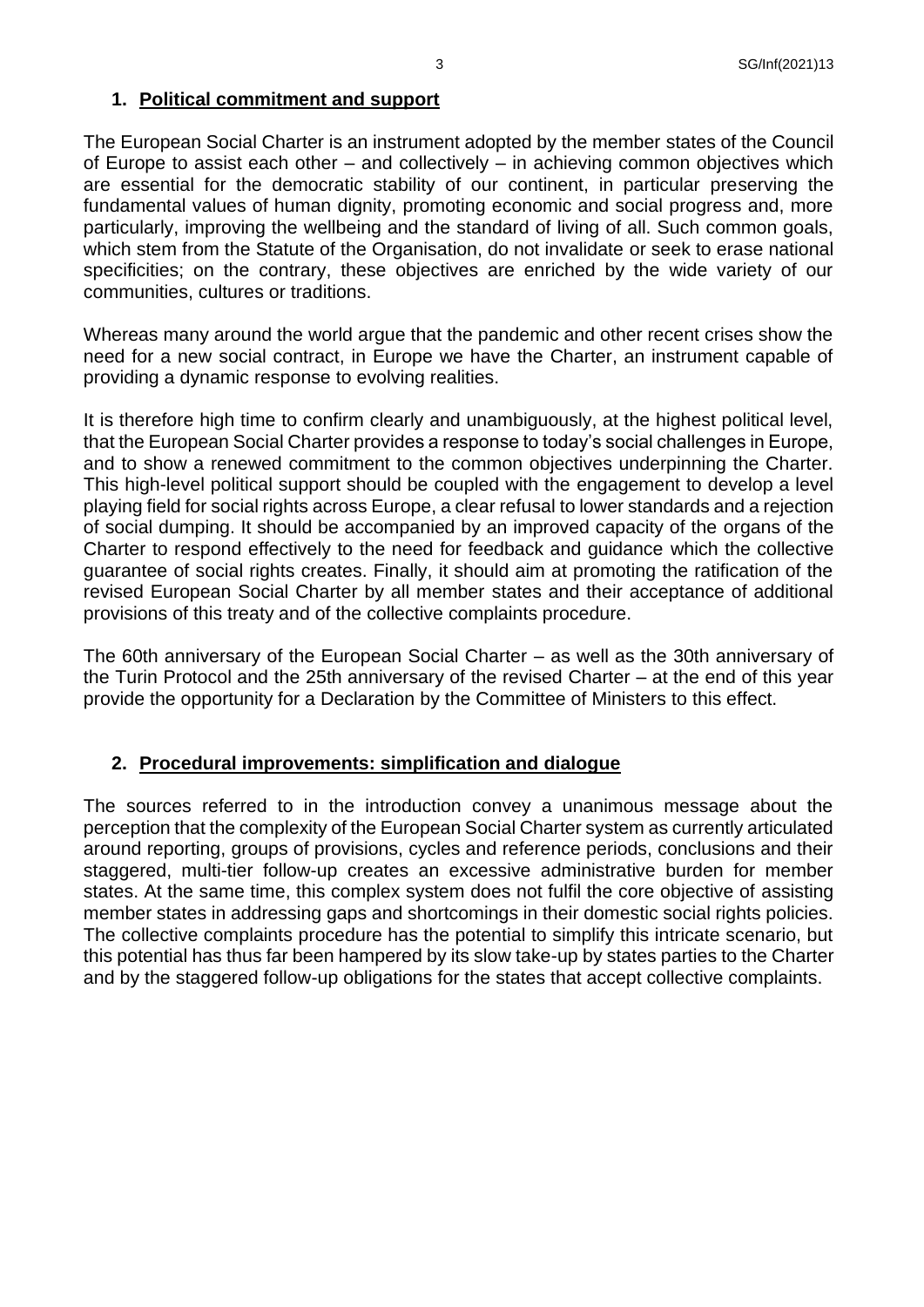The case for simplification is therefore strong, as was made clear by the CDDH. The ECSR introduced certain initial changes in response. In decisions adopted on 11 December 2019, the Committee of Ministers "took note with interest of the steps taken by the ECSR to simplify the reporting procedure under the European Social Charter, focusing on issue-based questions on selected provisions, and invited the ECSR and the Governmental Committee to consider further ways of streamlining the procedure, including the advisability of reviewing the current system of thematic reports". The GC is also reviewing its own procedures and the Group of Experts made specific suggestions for simplification.

In parallel, there have been many calls for more dialogue between the Charter bodies – the ECSR and the GC – and states parties, as well as with other stakeholders, or to enhance the adversarial procedure in collective complaints. The desirability of facilitating dialogue between and among Charter stakeholders collectively has also been signalled.

#### *2.1 A new reporting procedure*

The answer to these two aspirations – simplification of procedures and enhanced dialogue – may be given by a new reporting procedure that could be shaped as follows:

- simplified quadrennial reports could be submitted on the application of the Charter as a whole by states parties to the Charter that have not accepted the collective complaints procedure<sup>1</sup>;
- these quadrennial reports could be supplemented by ad hoc reports focusing on specific issues when required by the circumstances, upon the request of the ECSR; for this purpose, the ECSR should consult the GC as well as other stakeholders, in particular social partners;
- ad hoc reports may also be required from states parties that have accepted the collective complaints procedure, under the same modalities and after consultation of the GC and other stakeholders;
- the GC could consider the conclusions of the ECSR on these quadrennial or ad hoc reports in a more targeted manner, with the benefit of updated information submitted by the states parties concerned, focusing on issues requiring specific attention from governments.

## *2.2 Strengthening the adversarial dimension of collective complaints*

As regards collective complaints, the steps taken by the ECSR to ensure strict application of admissibility criteria and enhance the adversarial dimension of its work should be endorsed. In addition:

<sup>&</sup>lt;sup>1</sup> This concerns accepted provisions, without prejudice to the specific Article 22 procedure regarding non-accepted provisions.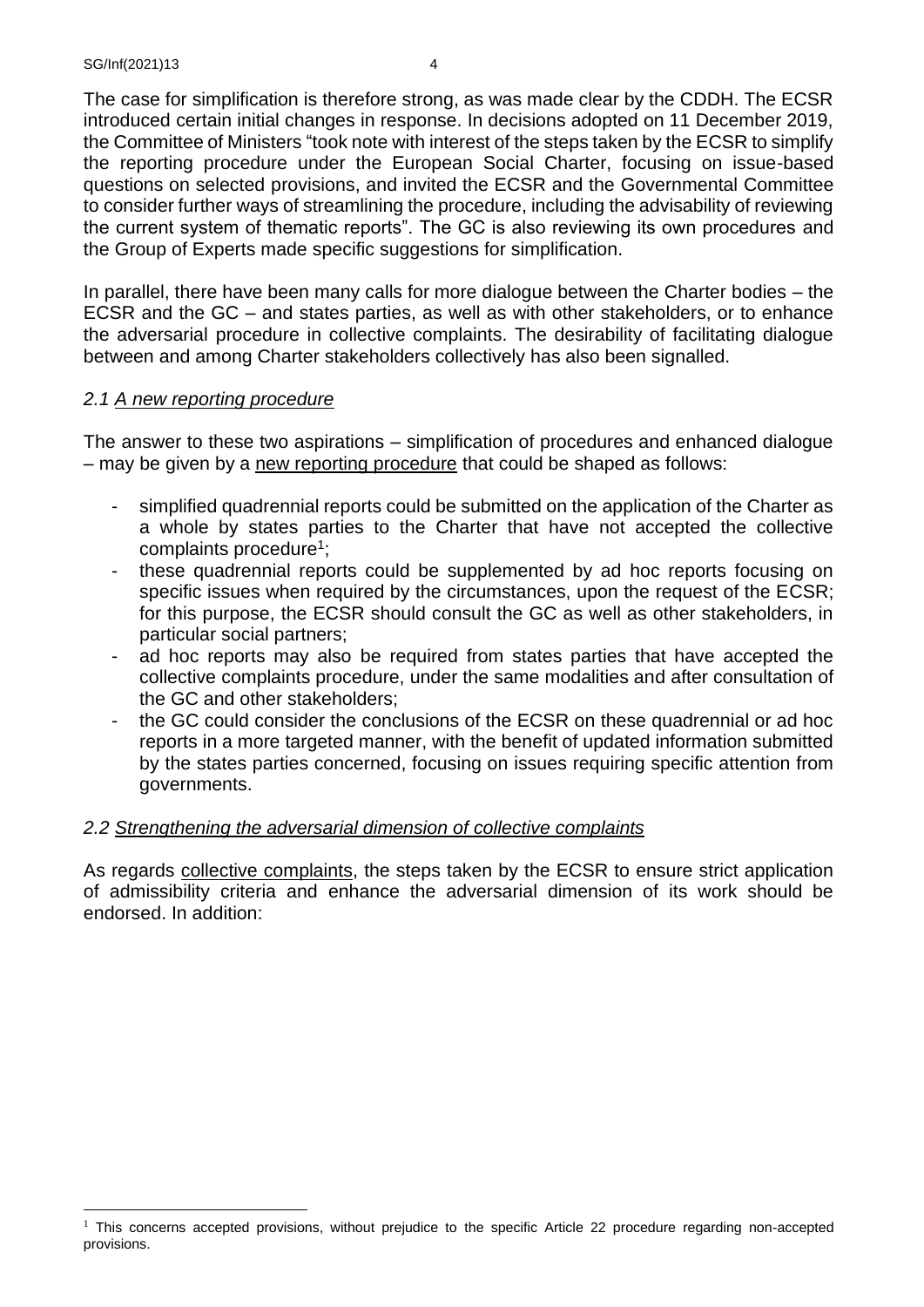the ECSR could be encouraged to seek as much clarification on matters of fact or points of law as may be necessary from the parties and to consider favourably the holding of hearings at the request of one of the parties; it should also be possible for the ECSR Rapporteur in a particular complaint to propose a hearing or other form of dialogue with the parties. In this framework, the opportunity should be examined of communicating to the parties the points under litigation in respect of the admissibility and merits of a collective complaint, in order to enable them to focus their submissions on the issues of fact and law which are to be considered by the ECSR.

The ECSR could be encouraged to consider revising its Rules and working methods accordingly. The Deputies could consider progress in this field at their regular exchanges with the President of the ECSR.

- The Committee of Ministers could more frequently have recourse to the adoption of recommendations pursuant to Article 9 of the Protocol on collective complaints in order to provide guidance to member states on ways to improve their social rights policies.
- It could also envisage further developing its own follow-up procedure to decisions on the merits, thus alleviating ECSR supervision of developments following its own decisions.

In this respect, a Working Party established under the authority of the Committee of Ministers could be invited to make concrete procedural suggestions as to the modalities of the Deputies' follow-up to decisions on collective complaints, taking into account the possible absence of regular quadrennial reporting by states parties which have accepted the collective complaints procedure.

#### *2.3 Enhancing dialogue and impact*

The ECSR could provide additional general guidance on the understanding and application of the provisions of the Charter through statements of interpretation. It should seek the views of states parties, the GC and other stakeholders on the subject of such statements.

To enable and expedite communication between the organs of the Charter (the ECSR and the GC) and national authorities, each party should be invited to designate a focal point or government agent.

Collective dialogue among and across stakeholders (organs of the Charter, national authorities, social partners and civil society organisations) could usefully be facilitated, mostly at the initiative of the GC, as well as through regular conferences of specialised ministers and procedures for the follow-up at national level of monitoring outcomes under the Charter.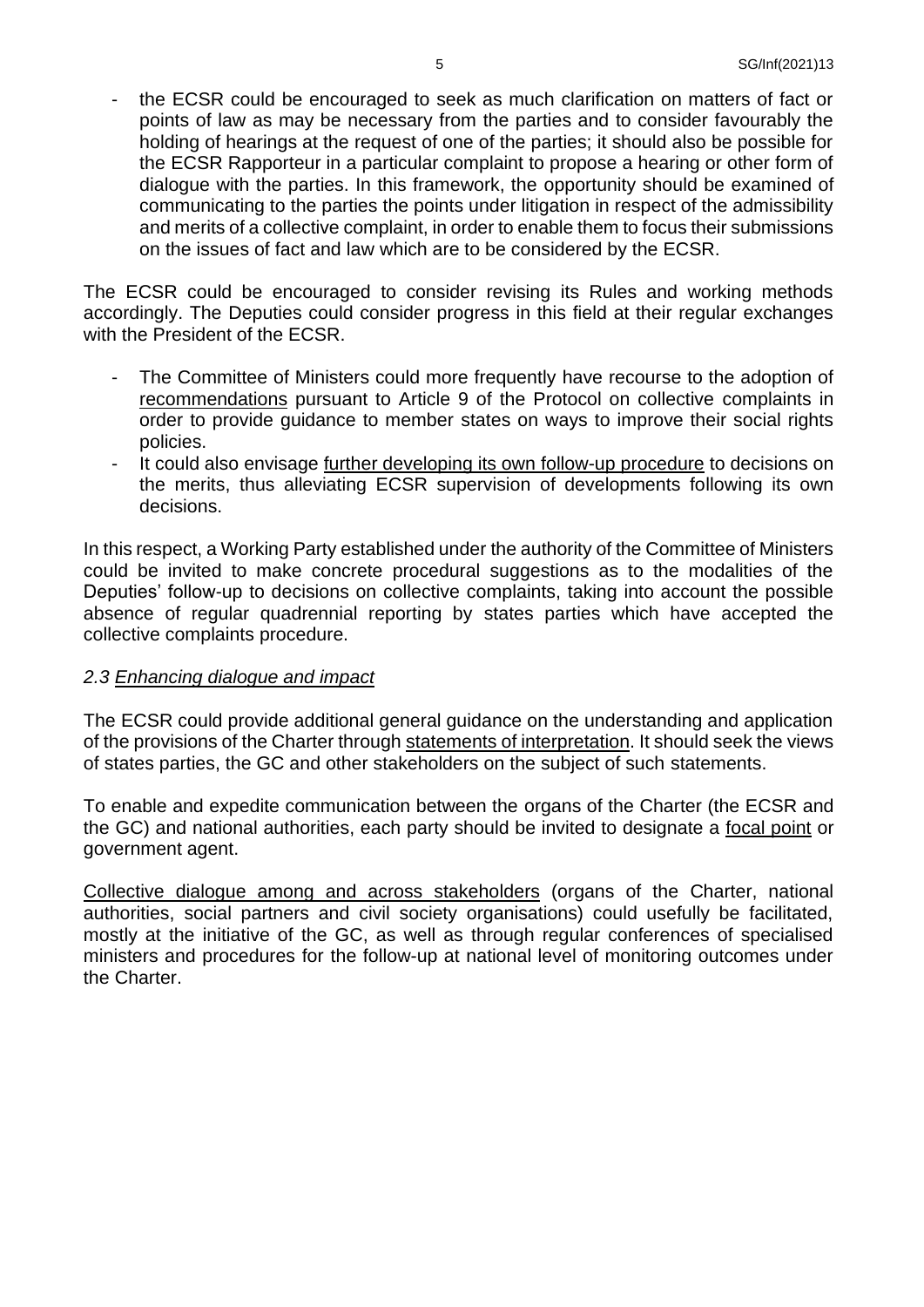The impact of the European Social Charter system depends on its effective implementation at national level. A broad range of proposals have been made by the CDDH and by the Group of Experts in this respect: awareness raising, training (including university curricula and professional training for legal professionals, in particular judges), promoting compatibility assessments prior to the adoption of legislation or policies, establishing national follow-up mechanisms. These proposals would require increased efforts by the Council of Europe member states.

As appropriate, the above considerations could be usefully set out in the Declaration by the Committee of Ministers referred to in chapter 1.

#### **3. Forward-looking developments**

The sources referred to in the introduction and in particular the report of the High-Level Group of Experts on Social Rights (Group of Experts), point to further possible substantive and procedural developments which should be given particular consideration so that the European Social Charter remains an instrument which is in tune with today's challenges.

It would be appropriate for the Council of Europe to initiate and facilitate a discussion on the question of social and economic rights that should apply to everyone. It would then be for the states parties to the Charter to take, as appropriate, follow-up decisions on that instrument's personal scope. The Council of Europe is equally well placed to consider the rights of those who are engaged in new forms of working relations.

The introduction of an advisory opinion procedure under the Charter, comparable to that of Protocol 16 to the European Convention on Human Rights, has also been proposed, notably by the Group of Experts.

The Group of Experts also proposed considering the inclusion of new rights in the list of those guaranteed by the European Social Charter, notably: a right to adequate standard of living, including access to food and water (or a right to a minimum of dignity); a right to a healthy environment; specific rights to address the situation of workers in non-standard forms of employment (including platform or gig economy workers); or safeguards that should accompany the rise of digitisation and artificial intelligence.

The question of accession of the European Union to the European Social Charter has been suggested, including by the European Parliament, among the issues that should be given appropriate consideration.

The above issues will need to be considered carefully by the High Contracting Parties in due course. This could be done in the framework of a Conference of the Parties which could be convened in 2022-2023.